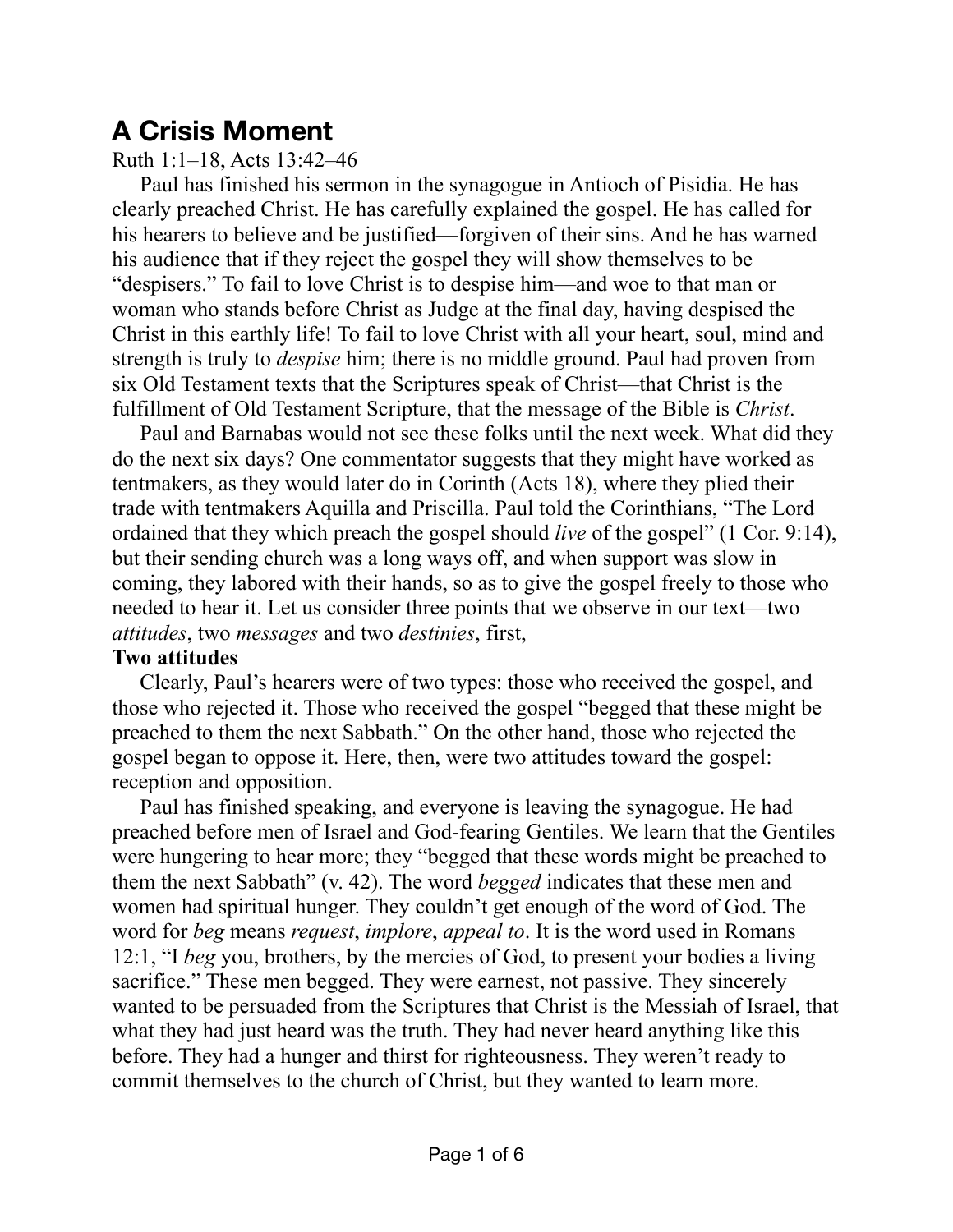Do you have spiritual hunger? Jesus said, "Blessed are those who hunger and thirst for righteousness, for they shall be filled" (Matt. 5:6). By nature "*no* man seeketh after God" (Rom. 3:11), but when a person is born again by the blessed Holy Spirit, he is given spiritual insight. He has a hunger and thirst for what he used to consider wholly unpalatable. If the Holy Spirit has changed your heart, then you *love* the Lord Jesus Christ, you love his truth, you love his worship, you love his people. On the other hand, you *hate* sin, as that which required the death of the perfect Savior, the lover of your soul.

How do you know that you have spiritual hunger? You have an appetite for the word. You say, with the prophet Jeremiah, "Thy words were found, and I did eat them; and thy word was unto me the joy and rejoicing of mine heart: for I am called by thy name, O LORD God of hosts" (Jer. 15:16). Can you say that the Bible is the joy and rejoicing of your heart? Do you long to read it, to spend time in it, to hear it read publicly, to hear it preached? Do you desire to obey it; to bring your thoughts and actions into conformity with it, even when it is difficult; to let it challenge your attitudes and actions; to hide it in your heart? These are elements of spiritual hunger. Jesus said, "I am the bread of life: he that cometh to me shall never hunger; and he that believeth on me shall never thirst" (John 6:35).

The story is told of the celebrated composer Johann Sebastian Bach as a young boy. After his mother died, and his father eight months later, leaving young Johann an orphan, the 10-year-old Bach moved in with his eldest brother, Johann Christoph Bach, who was a church organist. There he practiced the harpsichord and copied music, despite being forbidden to do so because scores were so valuable, and blank ledger paper was costly.<sup>[1](#page-1-0)</sup> Young Johann loved music so much that he wanted to keep learning new music. Later in life he would write the words "To God alone be glory" on his musical scores. Lovers of Christ ought to hunger and thirst for the Word the way Johann Sebastian Bach hungered for music.

<span id="page-1-1"></span>But note, not everyone who walked out of the synagogue in Antioch of Pisidia that day had spiritual hunger. Far from it! The next Sabbath—the seventh day of the week that was the day of gathering and worship under the Old Covenant— "almost the whole city came together to hear the word of God." Word of Paul's gospel—the good news of Jesus Christ—had spread! But when the Jews saw the multitudes, they were filled with envy. Envy is destructive; if it cannot have a certain benefit, then it will seek to destroy it so that others cannot have it either. Envy riots, loots, and burns down businesses, it sets fires and destroys and defaces property, ruining things so that *no one* can have them. It would rather reduce everyone to poverty rather than see anyone be successful. The Jews in Antioch of Pisidia had formerly been counter-cultural. The Romans, with the exception of the

<span id="page-1-0"></span>[<sup>1</sup>](#page-1-1) https://en.wikipedia.org/wiki/Johann\_Sebastian\_Bach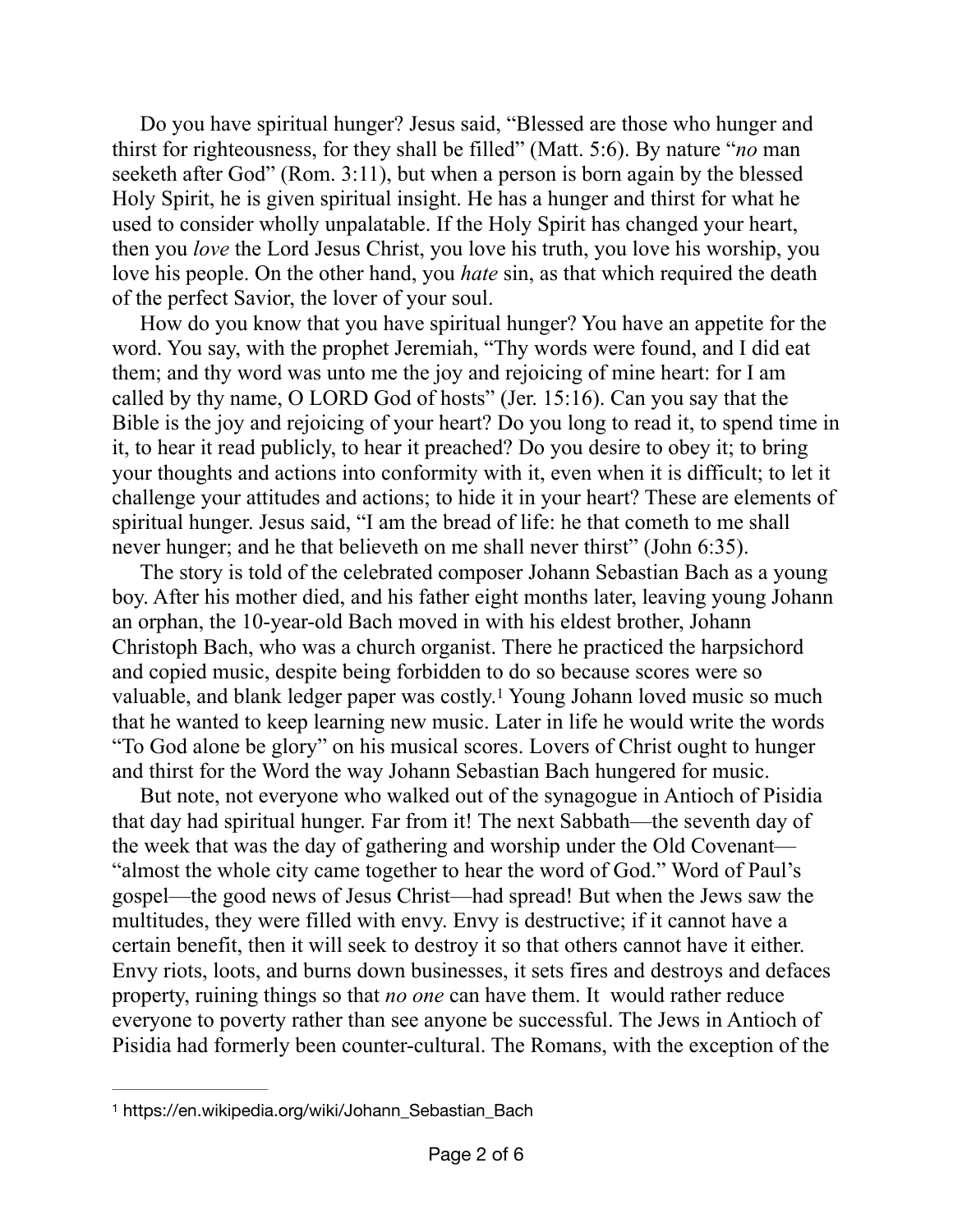God-fearers, who had experienced the grace of regeneration, were not interested in going into a synagogue to hear the Bible read and preached, so synagogues were relatively small. Those who attended synagogue were pretty much countercultural. When large crowds came out to hear Paul, the Jews were "filled with envy." If they couldn't draw the crowds that Paul drew, then they would do anything in their power to make sure Paul wouldn't have them either. So they contradicted, blasphemed and opposed the apostle Paul. But God's word is truth; it will not return to him void but will accomplish the purpose for which he sent it. We have seen two *attitudes* toward the gospel: reception and opposition. Second,

#### **Two messages**

God had a different message for each group. To those Jews and devout proselytes (converts) who were receptive to the gospel, Paul and Barnabas spoke to them, persuading them to continue in the grace of God. Here is the message of *blessing*. Blessed is the man whose delight is in the law of the Lord; and on his law doth he meditate day and night. He shall be like a tree planted by the rivers of water, that bringeth forth his fruit in his season; his leaf also shall not wither; and whatsoever he doeth shall prosper. Paul and Barnabas had a message of encouragement for those who wanted to hear more. The word of God is an exhaustless treasure. No mere man can fully plumb its depths. "The kingdom of heaven is like a householder who brings out of his treasure things new and old" (Matt. 13:52). "Understanding is a wellspring of life to him who has it" (Prov. 16:22).

Paul and Barnabas urged the receptive disciples to continue in the grace of God. The tense of the verb indicates that this was not just a perfunctory, once-off exercise. The evangelists *kept on urging* these disciples to continue in the grace of God. This implies classes, meetings, home Bible studies, conversations over meals —any setting in which ministers of the word could impart life-lessons to willing disciples. Here is a message of blessing. We know from the written sermons that Paul preached in the book of Acts that his sermons were mainly a retelling of the biblical story, choosing elements that fit his theme or audience. The missionaries specifically kept urging these new believers "to continue in the grace of God." What did this mean? The message of the gospel is the message of grace. Grace is unmerited favor—think of the acronym "God's Riches At Christ's Expense." Grace can mean *favor*, *kindness*, *friendship*; to continue in the grace of God is to continue in his favor and friendship. It is the converse of living a life of sin which separates men and women from God. Continuing in the grace of God implies living in fellowship with the church, receiving the sacraments with God's people, living under the oversight of the pastors and elders, and counting God's people your dearest friends. Continuing in the grace of God, as Gill notes, means continuing "in those special doctrines of grace, which had been insisted on, namely, remission of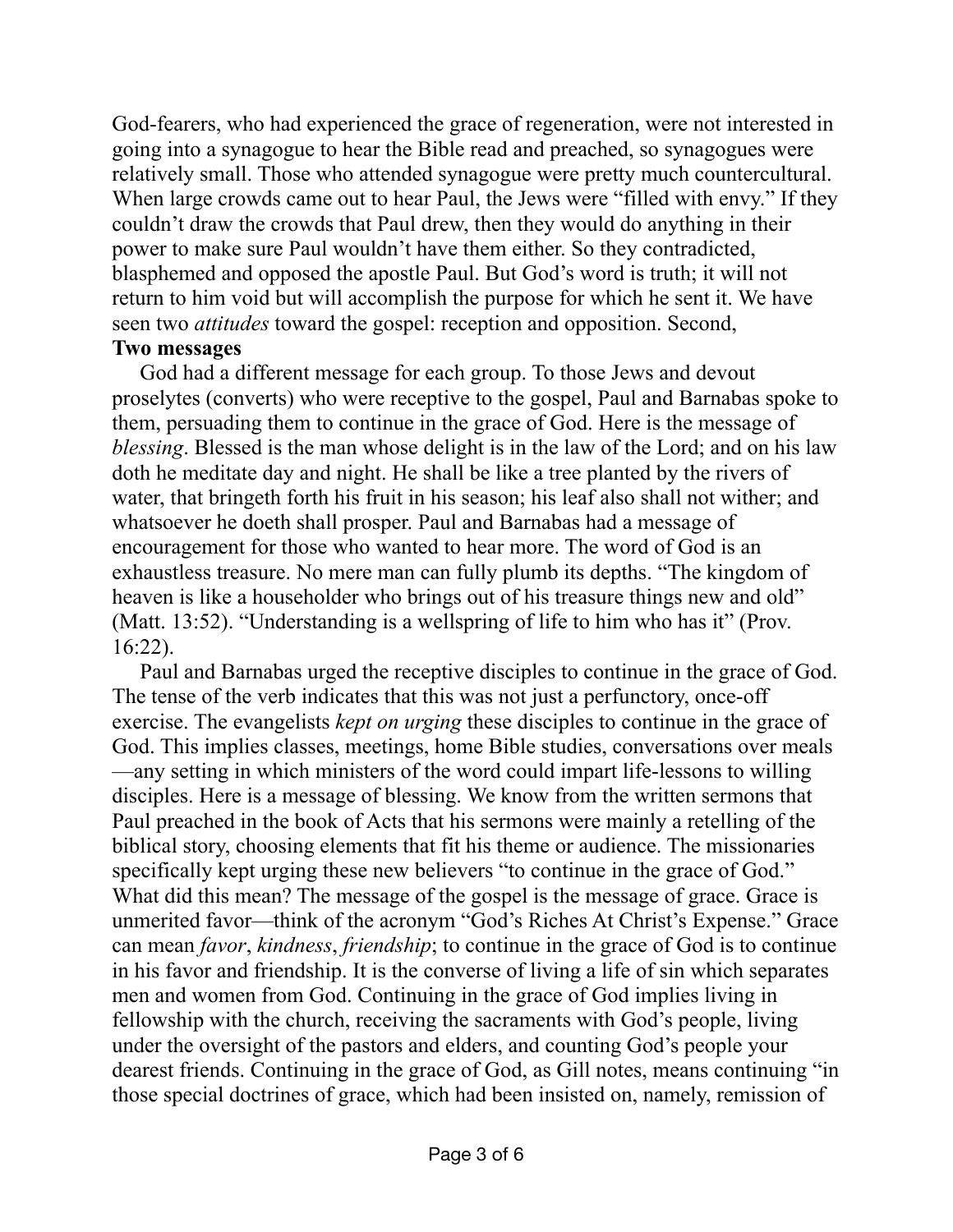sins, and free justification by the blood of Christ," resting on the finished work of Christ as the basis and ground of your justification.

Paul would later write to the churches of Galatia, "Ye did run well; who did hinder you that ye should not obey the truth?" (Gal. 5:7). Those who are confirmed in the grace of God should continue to run and not give up, aiming to be faithful unto death (Rev. 2:10).

So Paul and Barnabas had a message of encouragement for those who receptive. Those only are receptive who are born again of the Holy Spirit. God promises, "I will put my spirit within you, and cause you to walk in my statutes, and ye shall keep my judgments, and do them" (Ezek. 36:24). Such are "born again, not of corruptible seed, but of incorruptible, by the word of God, which liveth and abideth forever" (1 Pet. 1:23).

<span id="page-3-1"></span>But there was another group, the Jews who were filled with envy, contradicting, blaspheming, opposing and seeking to drown out the gospel message, so that no one would hear it. The English word *blaspheme* comes from the Greek βλασφηµέω; it is basically a transliteration of the Greek word, expressing the sounds of the Greek with English characters. The word is used in regard to men or God. The Bauer, Arndt and Gingrich lexicon helpfully points out that in relation to men it means *injure the reputation of*, *revile*, *defame*. In relation to God it means *blaspheme*—*to speak in a way that shows irreverence to God; to utter blasphemy*. How out of character with the law of Moses, to which these Jews should adhere! The third commandment is "Thou shalt not take the name of the LORD thy God in vain; for the LORD will not hold him guiltless that taketh his name in vain." The third commandment requires "the holy and reverent use of God's names, titles, attributes, ordinances, word and works."<sup>[2](#page-3-0)</sup> Brothers and sisters, we should never utter the name of God except in prayer, worship or witness. We should not use the name of God as a demonstration of our sincerity. We should never say, "I swear to God" unless we mean it; such is a calling down of judgment upon ourselves if we are using it irreverently. We should never misuse the name of Yahweh our God. The Jews of Antioch of Pisidia were so enflamed against the true gospel and infuriated against the apostles who spoke it that they blasphemed. They reviled the apostles and blasphemed the God of heaven. To this latter group Paul and Barnabas delivered a message of warning: "Since you reject our message, you judge yourselves unworthy of everlasting life." In speaking these words the apostles echoed the words of their Savior, "whoever will not receive you nor hear your words, when you depart from that house or city, shake off the dust from your feet. Assuredly, I say to you, it will be more tolerable for the land of Sodom and Gomorrah in the day of judgment than for that city!" (Matt. 10:14–15).

<span id="page-3-0"></span>[<sup>2</sup>](#page-3-1) Shorter Catechism 54, *Trinity Psalter Hymnal, 972*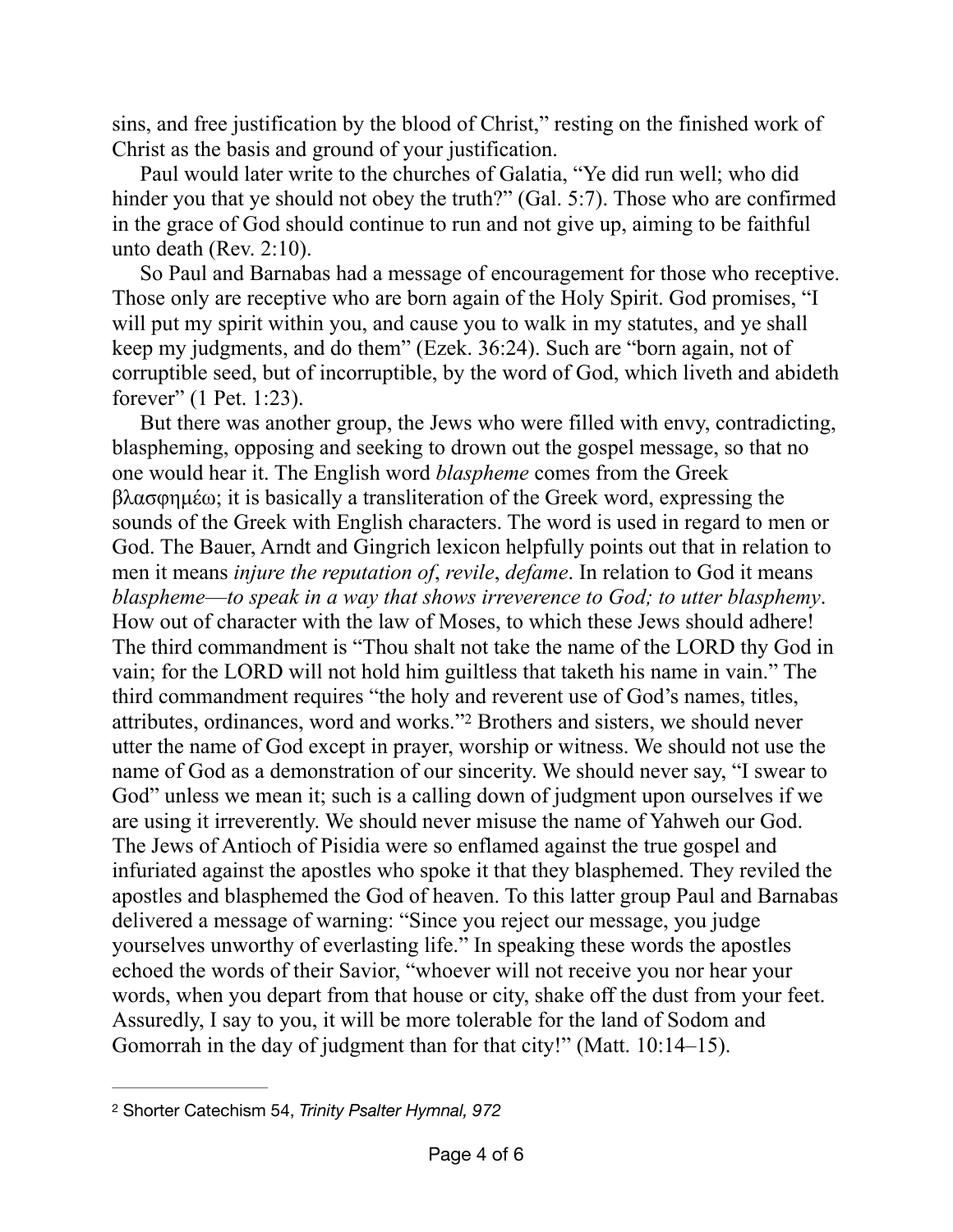We have considered two *attitudes*: reception and opposition; two *messages*: comfort and warning. Thirdly, consider

### **Two destinies**

In our text this morning the first destiny is implicit, the second is explicit. So let's take the second first. Paul boldly speaks to the Jews who were "contradicting and blaspheming." He tells them, "It was necessary that the word of God should be spoken to you first; but since you reject it, and judge yourselves unworthy of everlasting life, behold, we turn to the Gentiles." Why was it necessary that the word of God should be spoken to the Jews first? To remind the Jews of their Godgiven purpose—to be a light to the Gentiles, to bring his salvation to the ends of the earth. To be a witness against them, that if they failed to live up to God's eternal purpose for them, they would suffer judgment. In every place where the apostles took the word of God, they sought the Jews first. They went into their synagogues, not to worship, for they were Christ-rejectors who had cried out, "We will not have this man to rule over us; his blood be upon us, and upon our children."

After the resurrection Jesus kept the first-day-of-the-week sabbath with his disciples. He met with them the evening of Resurrection Sunday, he met with them "eight days later" (Jewish inclusive time, counting the first and eighth days, equal to our "seven days later"). The second first-day Sabbath included the disciple Thomas, who was not present the week before. Then, after his ascension, when he was enthroned in the highest heaven, Christ poured out his Spirit on his disciples, fulfilling his promise when he breathed on them and said, "Receive ye the Holy Ghost" (John 20:22). The point is that the risen Christ established the pattern of new covenant worship on the first day of the week, as he met with his disciples on three out of the first seven first-day Sabbaths in the new covenant era.

Note well that the apostles did not go to the synagogue in Antioch of Pisidia to worship but to *witness*—to be a witness to the Jews that if they failed to live up to God's purpose for them, they would suffer judgment. So Paul said, "It was necessary that the word of God should be spoken to you first; but since you reject it, and judge yourselves unworthy of everlasting life, behold, we turn to the Gentiles." He reminds the unbelieving Jews that they got the first opportunity to hear the word of God, but they rejected it and suffered judgment. What judgment? Paul makes the argument that by rejecting the gospel the Jews judged themselves unworthy of eternal life. How tragic for a person to judge himself unworthy of eternal life! This we do by unbelief. For their rejection of Christ the unbelieving Jews would go to eternal punishment on Judgment Day. Furthermore, from this time forward the gospel would go to the Gentiles. The Jews forfeited their covenantal privilege. Not only that, but within a very few years Jerusalem would be surrounded by armies and fall to the Romans. The temple would be completely